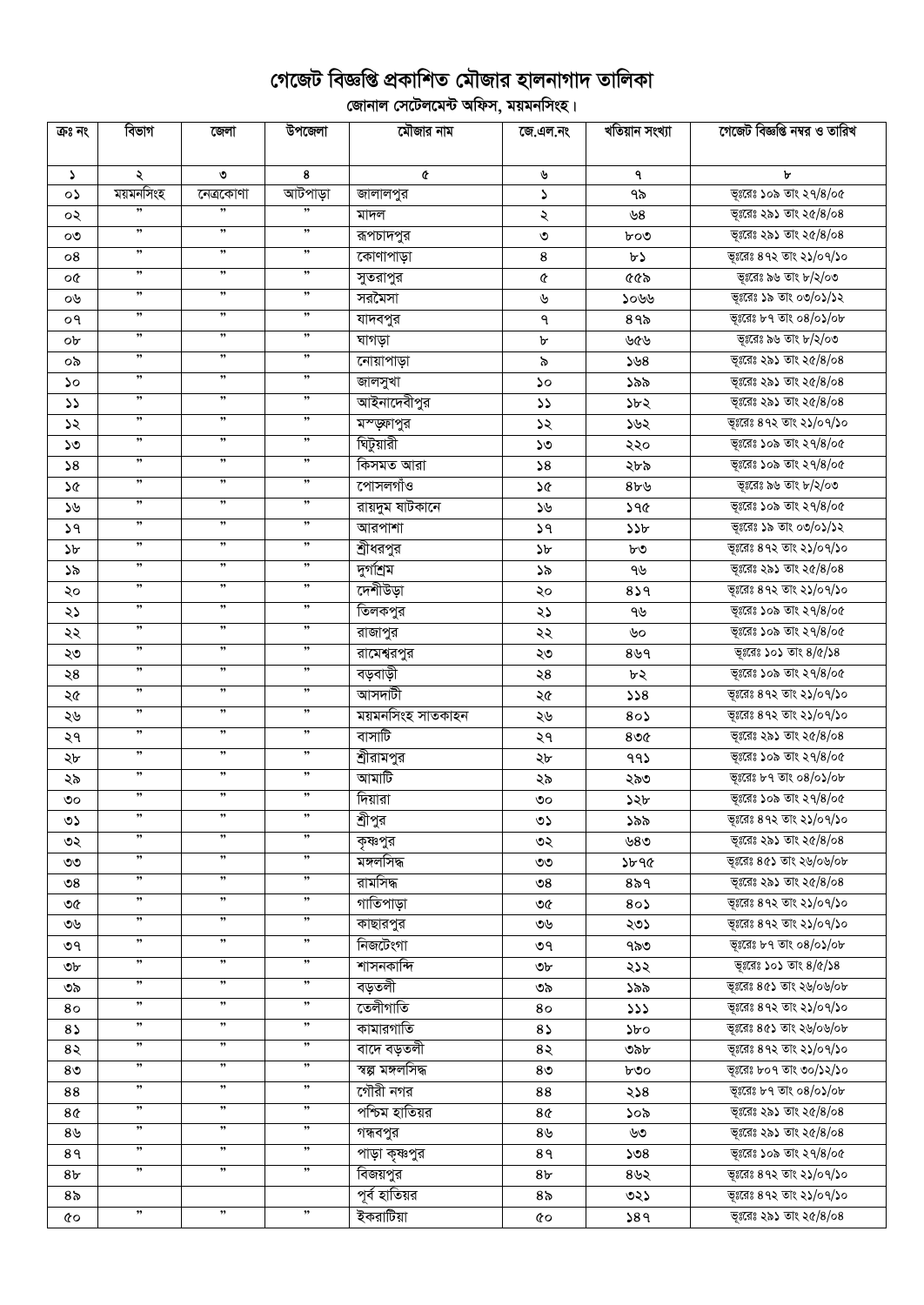| $\mathcal{L}$  | ২                    | ৩                   | 8       | ¢                      | ৬              | ٩              | b                            |
|----------------|----------------------|---------------------|---------|------------------------|----------------|----------------|------------------------------|
| ৫১             | ময়মনসিংহ            | নেত্ৰকোণা           | আটপাড়া | মোবারকপুর              | ৫১             | ১৭৯৪           | ভূঃরেঃ ১৯ তাং ০৩/০১/১২       |
| ৫২             | ,,                   | ,,                  | 99      | ছয়শী                  | ৫২             | २१०            | ভূঃরেঃ ৪৭২ তাং ২১/০৭/১০      |
| ৫৩             | ,,                   | ,,                  | ,,      | সীতারামপুর             | ৫৩             | ১৯০            | ভূঃরেঃ ৮৭ তাং ০৪/০১/০৮       |
| ৫8             | ,,                   | ,,                  | ,,      | সাতুয়া                | $^{\circ}$     | 8 <sub>b</sub> | ভূঃরেঃ ১০৯ তাং ২৭/৪/০৫       |
| 66             | ,,                   | ,,                  | ,,      | পাহাড়পুর              | ୯୯             | ২৮৯            | ভূঃরেঃ ২৯১ তাং ২৫/৪/০৪       |
| ৫৬             | ,,                   | , ,                 | ,,      | কাছিম পাড়হাড়পুর      | ৫৬             | ১৬২            | ভূঃরেঃ ৪৭২ তাং ২১/০৭/১০      |
| ৫৭             | $\pmb{\mathfrak{y}}$ | ,                   | ,,      | নবাবপুর                | ৫৭             |                | ভূঃরেঃ ১৯ তাং ০৩/০১/১২       |
|                | ,,                   | ,,                  | ,,      | বিষ্ণপুর               |                | 892            | ভূঃরেঃ ৪৫১ তাং ২৬/০৬/০৮      |
| ৫৮             | ,,                   | , ,                 | ,,      |                        | <b>«P</b>      |                | ভূঃরেঃ ৩৭২ তাং ১২/০৭/০৭      |
| ৫৯             | ,,                   | ,                   | ,,      | কামতলা                 | ৫৯             | ৩৩৫            |                              |
| ৬০             | $\pmb{\mathfrak{y}}$ | , ,                 | ,,      | বানিয়াজান             | ৬০             | ঀঀ৬            | ভূঃরেঃ ৮৭ তাং ০৪/০১/০৮       |
| ৬১             | $\pmb{\mathfrak{H}}$ | $, \,$              | ,,      | পাঁচগজ                 | ৬১             | ৬৬১            | ভূঃরেঃ ৪৫১ তাং ২৬/০৬/০৮      |
| ৬২             | $\pmb{\mathfrak{H}}$ | , ,                 |         | গুয়াতলা               | ৬২             | ৫৪৬            | ভূঃরেঃ ৪৫১ তাং ২৬/০৬/০৮      |
| ৬৩             |                      |                     | ,,      | ভুরভূরিয়া             | ৬৩             | ১৩০            | ভূঃরেঃ ৪৭২ তাং ২১/০৭/১০      |
| ৬8             | $\pmb{\mathfrak{y}}$ | , ,                 | ,,      | স্বল্পলোনাই            | ৬8             | ১২৩৭           | ভূঃরেঃ ৪৫১ তাং ২৬/০৬/০৮      |
| ৬৫             | $, \,$               | $\pmb{\mathfrak y}$ | $, \,$  | মলিকপুর সোনাই          | ৬৫             | ১৬৮৯           | ভূঃরেঃ ১০১ তাং ৪/৫/১৪        |
| ৬৬             | $, \,$               | , ,                 | ,,      | শ্যামপুর               | ৬৬             | ৫৮             | ভূঃরেঃ ১০৯ তাং ২৭/৪/০৫       |
| ৬৭             | $\pmb{\mathfrak{H}}$ | $\pmb{\mathfrak y}$ | ,,      | মনসুরপুর               | ৬৭             | ৭৭২            | ভূঃরেঃ ৪৭২ তাং ২১/০৭/১০      |
| ৬৮             | ,,                   | , ,                 | ,,      | উত্তর চাষাপাড়া        | ৬৮             | ৬১             | ভূঃরেঃ ৪৫১ তাং ২৬/০৬/০৮      |
| ৬৯             | ,,                   | , ,                 | ,,      | ফুলবাড়ীয়া            | ৬৯             | ১৫৮            | ভূঃরেঃ ২৯১ তাং ২৫/৪/০৪       |
| ٩o             | ,,                   | ,,                  | ,,      | ইছাইল                  | ٩o             | ৬৭৪            | ভূঃরেঃ ৪৭২ তাং ২১/০৭/১০      |
| ۹১             | ,,                   | ,,                  | ,,      | চাষাপাড়া পিয়াজকান্দি | ৭১             | ৩২৫            | ভূঃরেঃ ৩৭২ তাং ১২/০৭/০৭      |
| ৭২             | ,,                   | ,,                  | ,,      | ভরতোষী                 | ৭২             | ৭২৩            | ভূঃরেঃ ১০৯ তাং ২৭/৪/০৫       |
| ৭৩             | ,,                   | ,,                  | ,,      | সাবাজপুর               | ৭৩             | ১৬২            | ভূঃরেঃ ৪৭২ তাং ২১/০৭/১০      |
| ۹8             | ,,                   | ,,                  | ,,      | লক্ষীপুর               | ٩8             | 889            | ভূঃরেঃ ৪৭২ তাং ২১/০৭/১০      |
|                | ,,                   | ,,                  | ,,      | আলীপুর                 |                | ১৯৪            | ভূঃরেঃ ৪৭২ তাং ২১/০৭/১০      |
| ዓ৫             | ,,                   | ,,                  | ,,      |                        | ዓ৫             |                |                              |
| ৭৬             | $\pmb{\mathfrak{y}}$ | ,                   | ,,      | কুতুবপুর               | ৭৬             | $08\lambda$    | ভূঃরেঃ ১০১ তাং $8/6/38$      |
| ۹۹             | ,,                   | ,,                  | ,,      | কাউপুর                 | ۹۹             | 88b            | ভূঃরেঃ ৪৭২ তাং ২১/০৭/১০      |
| 9 <sub>b</sub> | ,,                   | ,,                  | ,,      | কাছুটিয়া              | 9 <sub>b</sub> | २११            | ভূঃরেঃ ১০১ তাং ৪/৫/১৪        |
| ৭৯             |                      |                     |         | সৈয়দপুর               | ৭৯             | ৩৬             | ভূঃরেঃ ৪৭২ তাং ২১/০৭/১০      |
| bο             | ,,                   | , ,                 | ,,      | নারাচাতল               | ৮০             | ৩২৭            | ভূঃরেঃ ৮৭ তাং ০৪/০১/০৮       |
| ৮১             | ,,                   | ,                   | ,,      | দৌলতপুর রামচন্দ্রপুর   | ৮১             | ৮৯৮            | ভূঃরেঃ ২৯১ তাং ২৫/৪/০৪       |
| ৮২             | $\pmb{\mathfrak{H}}$ | , ,                 | ,,      | খিল                    | ৮২             | ৮৫৬            | ভূঃরেঃ ৮৭ তাং ০৪/০১/০৮       |
| ৮৩             | $, \,$               | ,,                  | ,,      | রানীগাঁও               | ৮৩             | ৬৩১            | ভূঃরেঃ ১৯ তাং ০৩/০১/১২       |
| b8             | ,,                   | ,,                  | ,,      | পাইকান্দি              | b8             | ১৩৪            | ভূঃরেঃ ১০৯ তাং ২৭/৪/০৫       |
| ৮৫             | $, \,$               | , ,                 | ,,      | বামনদি                 | ৮৫             | ৩৮৫            | ভূঃরেঃ ৪৭২ তাং ২১/০৭/১০      |
| ৮৬             | $, \,$               | , ,                 | "       | শিয়ালদি               | ৮৬             | ১৭৩            | ভূঃরেঃ ২৯১ তাং ২৫/৪/০৪       |
| ৮৭             | $\pmb{\mathfrak y}$  | ,                   | ,,      | দেওগাঁও                | ৮৭             | <b>bo</b>      | ভূঃরেঃ ত৭২ তাং ১২/০৭/০৭      |
| ৮৮             | ,,                   | ,                   | ,,      | দেওগাঁও গোবিন্দপুর     | bþ             | ৫৩৫            | ভূঃরেঃ ২৯১ তাং ২৫/৪/০৪       |
| ৮৯             | ,,                   | ,                   | "       | মির্জাপুর              | ৮৯             | ৩২১            | ভূঃরেঃ ৮৭ তাং ০৪/০১/০৮       |
| ৯০             | ,,                   | ,,                  | "       | গাবুরগাছ               | ৯০             | ৫২১            | ভূঃরেঃ ৩৭২ তাং ১২/০৭/০৭      |
| ৯১             | ,,                   | , ,                 | ,,      | ইটাখোলা                | ৯১             | ৩৭৭            | ভূঃরেঃ ২৯১ তাং ২৫/৪/০৪       |
| ৯২             | ,,                   | , ,                 | ,,      | মলিকপুর                | ৯২             | 508            | ভূঃরেঃ ২৯১ তাং ২৫/৪/০৪       |
| ৯৩             | $, \,$               | , ,                 | ,,      | নারায়নপুর             | ৯৩             | ৩৯২            | ভূঃরেঃ ২৯১ তাং ২৫/৪/০৪       |
| ৯৪             | ,,                   | , ,                 | "       | খিলাপাড়া              | ৯৪             | ১৫৮            | ভূঃরেঃ ১০৯ তাং ২৭/৪/০৫       |
|                | ,,                   | , ,                 | ,,      | মনিষা                  |                |                | ভূঃরেঃ ৮৭ তাং ০৪/০১/০৮       |
| ৯৫             | ,,                   | , ,                 | ,,      |                        | ৯৫             | ১৯৪            |                              |
| ৯৬             | ,,                   | ,                   | ,,      | দুয়জ                  | ৯৬             | ৯৬৬            | ভূঃরেঃ ১০১ তাং $8/\alpha/38$ |
| ৯৭             | $, \,$               | , ,                 | "       | রাবিয়ারগাতি           | ৯৭             | ১৩৫            | ভূঃরেঃ ৮৭ তাং ০৪/০১/০৮       |
| ৯৮             |                      |                     |         | রায়নগর                | ৯৮             | ১৫৯            | ভূঃরেঃ ১৯ তাং ০৩/০১/১২       |
| ৯৯             | ,,                   | , ,                 | ,,      | চারিয়া                | ৯৯             | ৩১৯            | ভূঃরেঃ ৪৭২ তাং ২১/০৭/১০      |
| ১০০            | ,,                   | ,                   | ,,      | শ্ৰীরামপাশা            | ১০০            | ১০৫১           | ভূঃরেঃ ৯৬ তাং ৮/২/০৩         |
| ১০১            | ,,                   | ,                   | ,,      | লক্ষীন্দরগাতি          | ১০১            | 585            | ভূঃরেঃ ৮৭ তাং ০৪/০১/০৮       |
| ১০২            | $\pmb{\mathfrak{y}}$ | , ,                 | ,,      | গিদানটেঙ্গা            | ১০২            | ৫৬৭            | ভূঃরেঃ ১০৯ তাং ২৭/৪/০৫       |
| ১০৩            |                      |                     |         | মেচারগাতি              | ১০৩            | 8 <sub>0</sub> | ভূঃরেঃ ৪৭২ তাং ২১/০৭/১০      |
| 508            | ,,                   | ,,                  | ,,      | বানিয়াগাতি            | 508            | ১৮০            | ভূঃরেঃ ২৯১ তাং ২৫/৪/০৪       |